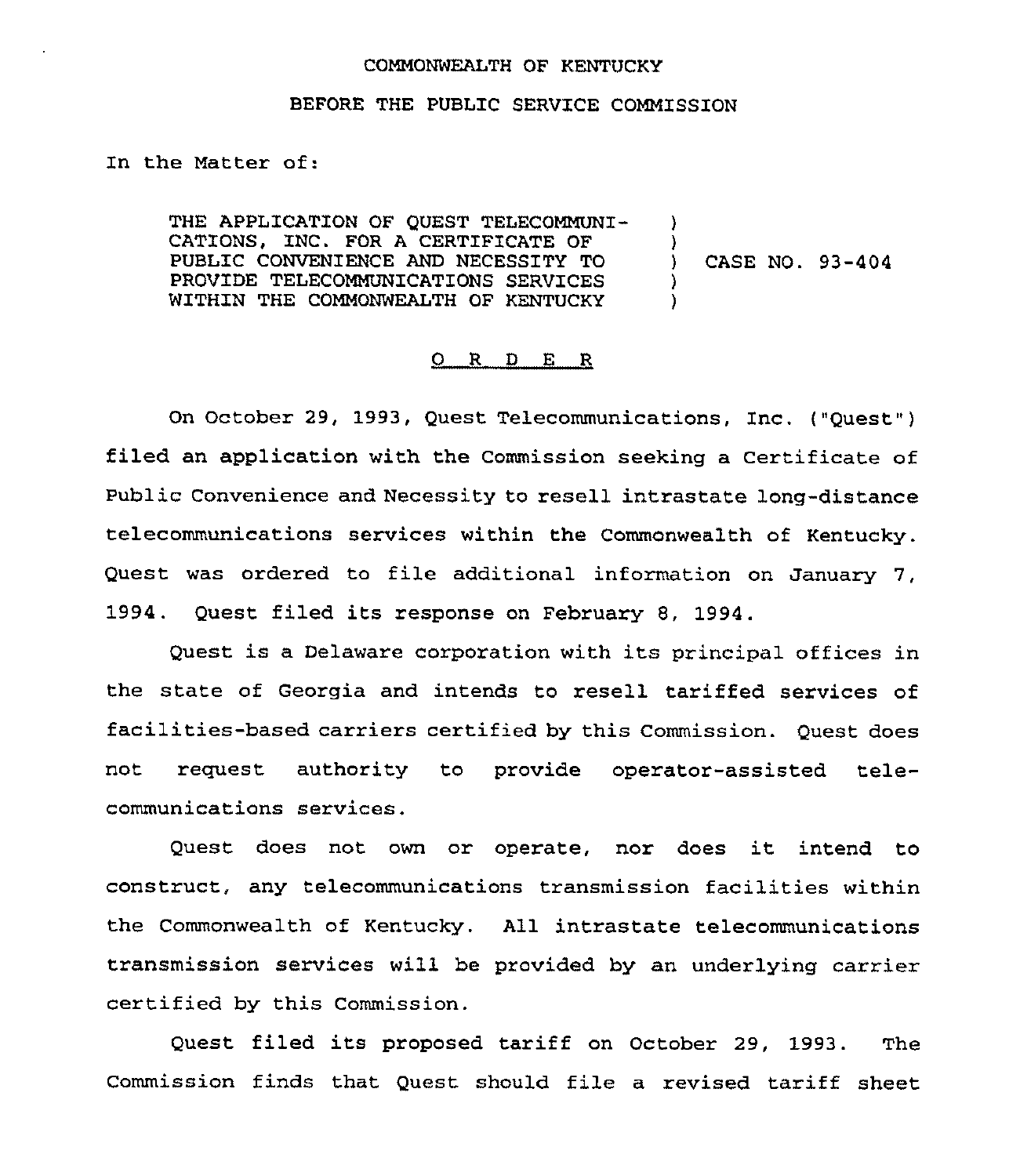containing Quest's credit policy regarding interrupted calls as discussed in Item 9(c) of Quest's February 8, 1994 response to the Commission's Order for additional information.

The application provided by Quest demonstrates its financial, managerial, and technical capability to provide utility service. The Commission finds that Quest should be authorized to resell intrastate long-distance telecommunications services within the Commonwealth of Kentucky. The Commission further finds that the rates proposed by Quest, with the modification prescribed above, should be approved as the fair, just, and reasonable rates to be charged.

The Commission, having considered the evidence of record and being otherwise sufficiently advised, HEREBY ORDERS that:

1. Quest be and it hereby is granted authority to resell intrastate long-distance telecommunications services within the Commonwealth of Kentucky on and after the date of this Order.

2. Quest's authority to provide service is strictly limited to those services described in this Order and Quest's application.

3. IntraLATA services shall be provided in accordance with the restrictions and conditions of service contained in Administrative Case No. 323.<sup>1</sup>

4. The rates proposed by Quest on October 29, 1993 are hereby approved subject to the receipt of a revised tariff sheet

 $\mathbf{1}$ Administrative Case No. 323, An Inquiry Into IntraLATA Toll of IntraLATA Calls by Interexchange Carriers, and WATS<br>Jurisdictionality, Phase I, Order Dated May 6, 1991.